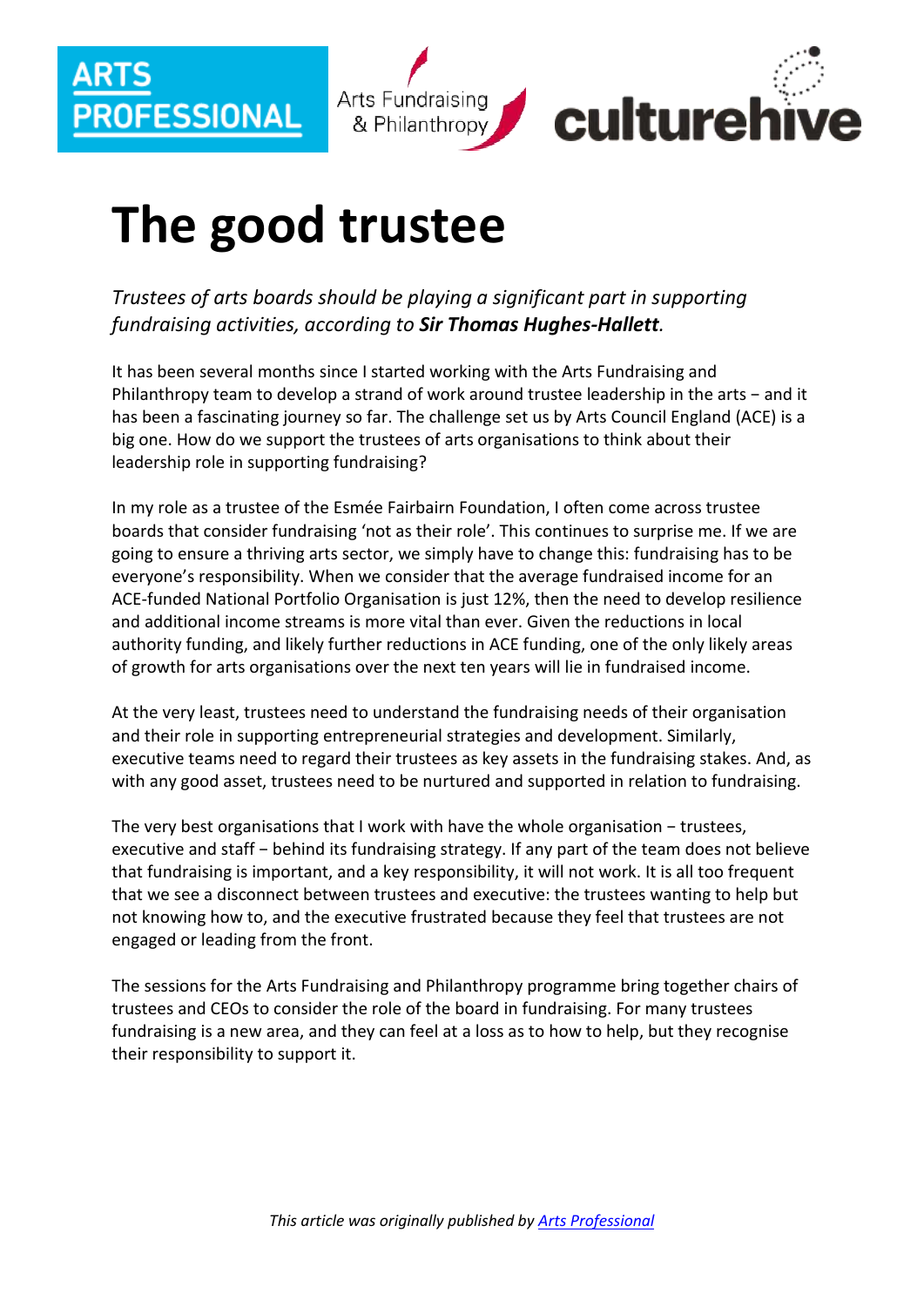## **FESSIONAL**



In my view, the first key role of a trustee is in supporting strategy – to help the executive team shape strategy and to challenge thinking, particularly in organisations that are underresourced, or with small numbers of staff. The second key role is as an ambassador – somebody that can always talk positively and knowledgeably about an organisation, from its key message and purpose, to its financial needs. A good trustee should provide support in every way they can: financial, time, contacts (current as well as new ones).

So how do we take the fear out of fundraising for trustees? I have seen several key themes in arts fundraising sessions, here are some that regularly occur:

- See fundraising as an investment: Trustees need to see their role as one of investment. If organisations are to thrive and grow, good resourcing for fundraising is a no brainer. Trustees need to be prepared to take strategic risks and to support the executive to try new things.
- Make fundraising a priority: Fundraising should be high up the agenda of the trustees' meeting. Too often I see it hidden, or the last item when a meeting has run out of time and energy. How can we prioritise fundraising with no dedicated discussion?
- Forget the American model: Too often we are asked to make comparisons with the American arts board model, where all trustees give at high levels – it is part of the culture and expectation. I shudder when it is suggested here in the UK. I agree with the principle that all should give, but it is not all about the five figure cheque! Small donations are important, as are contributions in time and connections.
- Do not ask trustees to fundraise: In general we need to break down the fundraising elephant into bite-size chunks to avoid it feeling like an overwhelming task. For 12 years I was CEO of Marie Curie Cancer Care, and my whole guiding principle in relation to fundraising was not to ask trustees to fundraise but instead to give them two or three achievable tasks to undertake and report back on at the next meeting.
- Get trustees to lead cultural change: One of the key roles of trustees is leading cultural change in the prioritisation and understanding of the fundraising strategy. It is not necessarily about 'asking for money' but instead creating a supportive culture where fundraising is an embedded strategy, rather than an 'add on'.